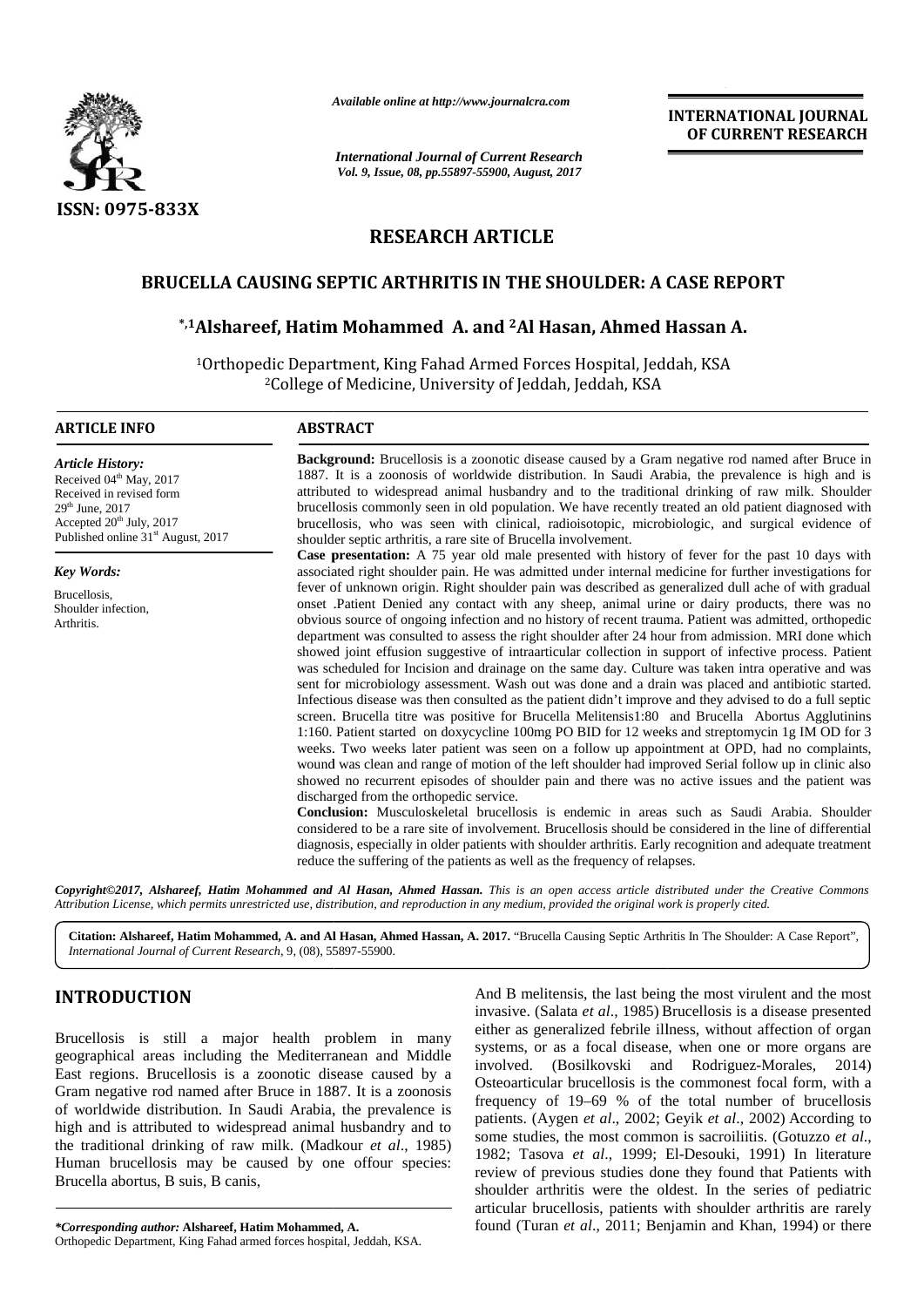are none (Shalaan *et al.*, 2002; Sharda and Lubani, 1986) We **Inve** have recently treated a patient diagnosed with brucellosis, who was seen with clinical, radioisotopic, microbiologic, and surgical evidence of shoulder septic arthritis, a rare site of Brucella involvement. have recently treated a patient diagnosed with brucellosis, was seen with clinical, radioisotopic, microbiologic, a surgical evidence of shoulder septic arthritis, a rare site Brucella involvement.

#### **Case Report Case Report**

A 75 year old male known hypertensive on regular medications otherwise well. Had presented with history of fever for the past A 75 year old male known hypertensive on regular medications suspident shows with History of fever for the past what 10 days with associated right shoulder pain. He was admitted under internal medicine for further investigations for fever of under internal medicine for further investigations for fever of Pat<br>unknown origin. Right shoulder pain was described as day generalized dull ache, with gradual onset, with no radiation. Pain gets worse with range of motion and improves with rest. The patient denied any contact with any sheep, animal urine or generalized dull ache, with gradual onset, with no radiation. intra-<br>Pain gets worse with range of motion and improves with rest. incide<br>The patient denied any contact with any sheep, animal urine or<br>dairy products, there infection and no history of recent trauma. On examination, Patient is generally in good condition, alert, oriented, BP infection and no history of recent trauma. On examination, a drain-<br>
Patient is generally in good condition, alert, oriented, BP<br>
124/69mmHg, HR 82 bpm, RR 19breaths per minute, Temp He w 38.3.C there was no documented enlarged lymph nodes, Chest 38.3.C there was no documented enlarged lymph nodes, Chest<br>was clear, equal air entry bilaterally and abdomen is soft non Posttender, with no organomegaly. Shoulder had no obvious swelling and no erythema, range of motion was extremely limited due to pain with little active movement and having only 40 degree passive Abduction and 30 degree passive internal and external rotation. **Example 11** External involvement.<br> **Ease Report**<br> **Case Report**<br> **Case Report**<br> **Case Report**<br> **Case Report**<br> **Case Report**<br> **Case Report**<br> **Case Report**<br> **Case Advised and result with history of fever for the past<br>
order** 

#### **Investigation:**

WBC 5.9, CRP 113, ESR 95, Albumin 32, Hb 13.8 , CK 238

#### **Hospital course and intervention:**

Orthopedic department was consulted to assess the right shoulder after 24 hour from admission. Initial assessment was suspicious of septic arthritis. We advised an MRI and this is what we found:

Patient was scheduled for Incision and drainage on the same day, with a sub acromial lateral deltoid splitting approach, intra-op findings were intra articular pus collection, incidentally we also found that the patient had complete tear of supraspinatus tendon. Culture was taken intra operative and was sent for microbiology assessment. Wash out was done and a drain was placed. ent was scheduled for Incision and drainage on the same<br>with a sub acromial lateral deltoid splitting approach,<br>-op findings were intra articular pus collection,<br>lentally we also found that the patient had complete tear of

He was started on cefuroxime 1.5g IV Q8h.

Post-op, he had persistent spikes of fever 38.7.C, drain had 20 cc turbid discharge. Intra operative culture showed no growth over 48 hours. Infectious disease was then consulted and advised to do a full septic screen, serology Hep B, Hep C and HIV, Brucella antibody titre, AFB, and microbacterial culture. st-op, he had persistent spikes of fever 38.7.C, drain had 20<br>turbid discharge. Intra operative culture showed no growth<br>er 48 hours. Infectious disease was then consulted and<br>vised to do a full septic screen, serology Hep



**Fig. 1. x ray of right shoulder shows degenerative changes and widening of sub acromion space indicate of possible intraarticular collection**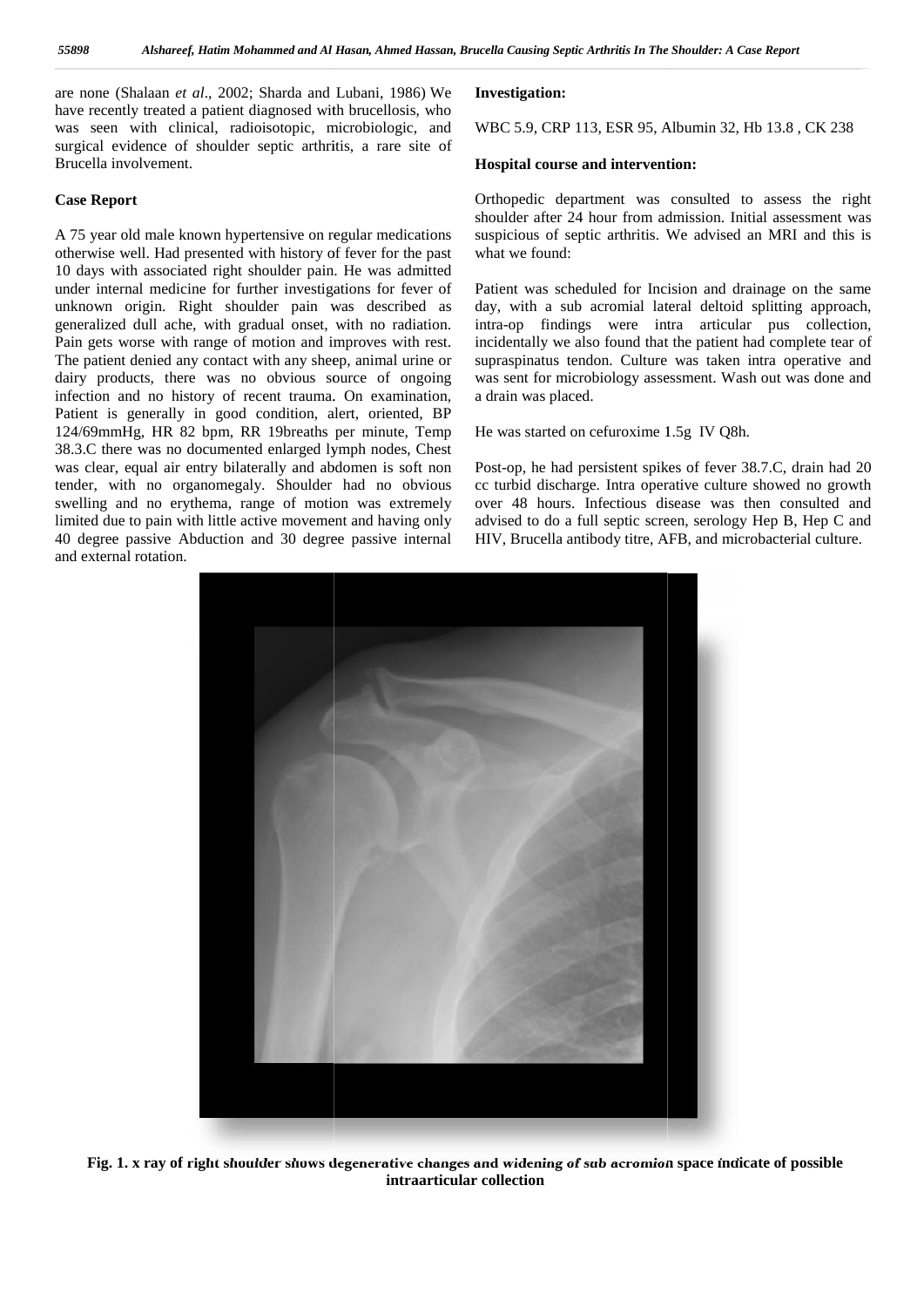

**Fig. 2. MRI Gadolinium coronal cut shows moderate joint effusion with thick synovial enhancement suggestive infectious process suggestive infectious** 



**Fig. 3. MRI Gadolinium axial cut shows similar joint effusion which is also suggestive of intraarticular collection in support of infective process**